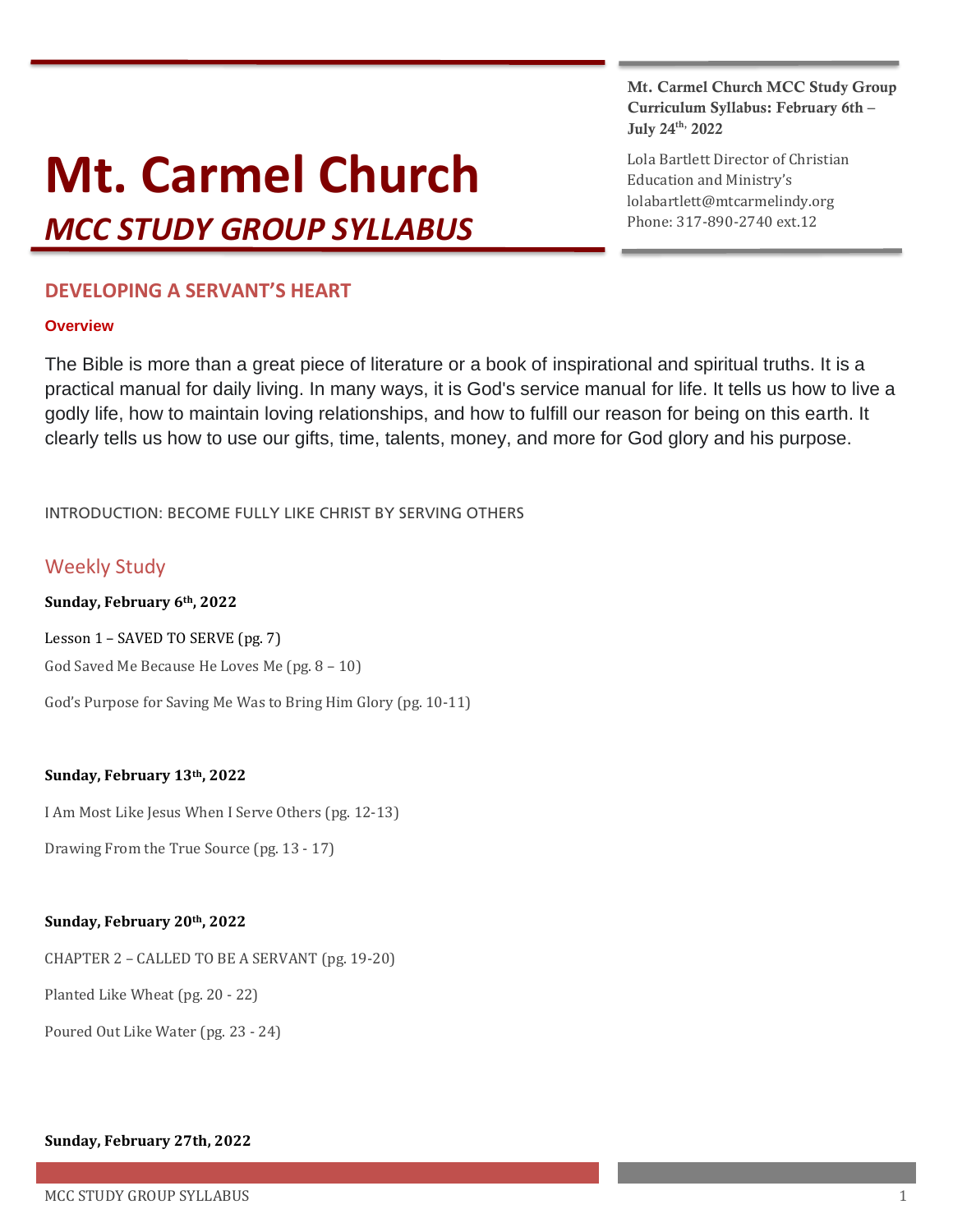Bondservants For Christ (pg. 25 -26)

All Are Called To Serve (pg. 27-29)

#### **Sunday, March 6th, 2022**

CHAPTER 3 – A SERVANT'S SPIRIT (pg. 31- 32) A Simple Definition (pg. 32 - 34) Servants Do Not Demand Recognition (pg. 35 - 36)

## **Sunday, March 13th, 2022**

Servants Do Not Demand Rewards (pg. 36-38) Servants Do Not Demand Self-Rights (pg. 38 - 39) A Serious Challenge (pg. 39-42)

#### **Sunday, March 20th, 2022**

CHAPER 4 – JESUS: OUR ROLE MODEL AS SERVANT (PG.43-44) A Live of Service (pg. 44 - 45) A Profound Act Of Service (pg. 45-47)

## **Sunday, March 27th, 2022**

Service To The Least Deserving (pg. 47-48)

Serving "As Unto The Lord" (pg. 49-50)

The Greatest Service Of All (pg. 51-53)

## **Sunday, April 3rd, 2022**

LESSON 5 – THE PATTER FOR SERVICE (pg. 55-56)

Awareness and Availability (pg. 56-58)

Acceptance and Abiding (pg. 59-61)

#### **Sunday, April 10th, 2022**

Abandonment (pg. 61-63)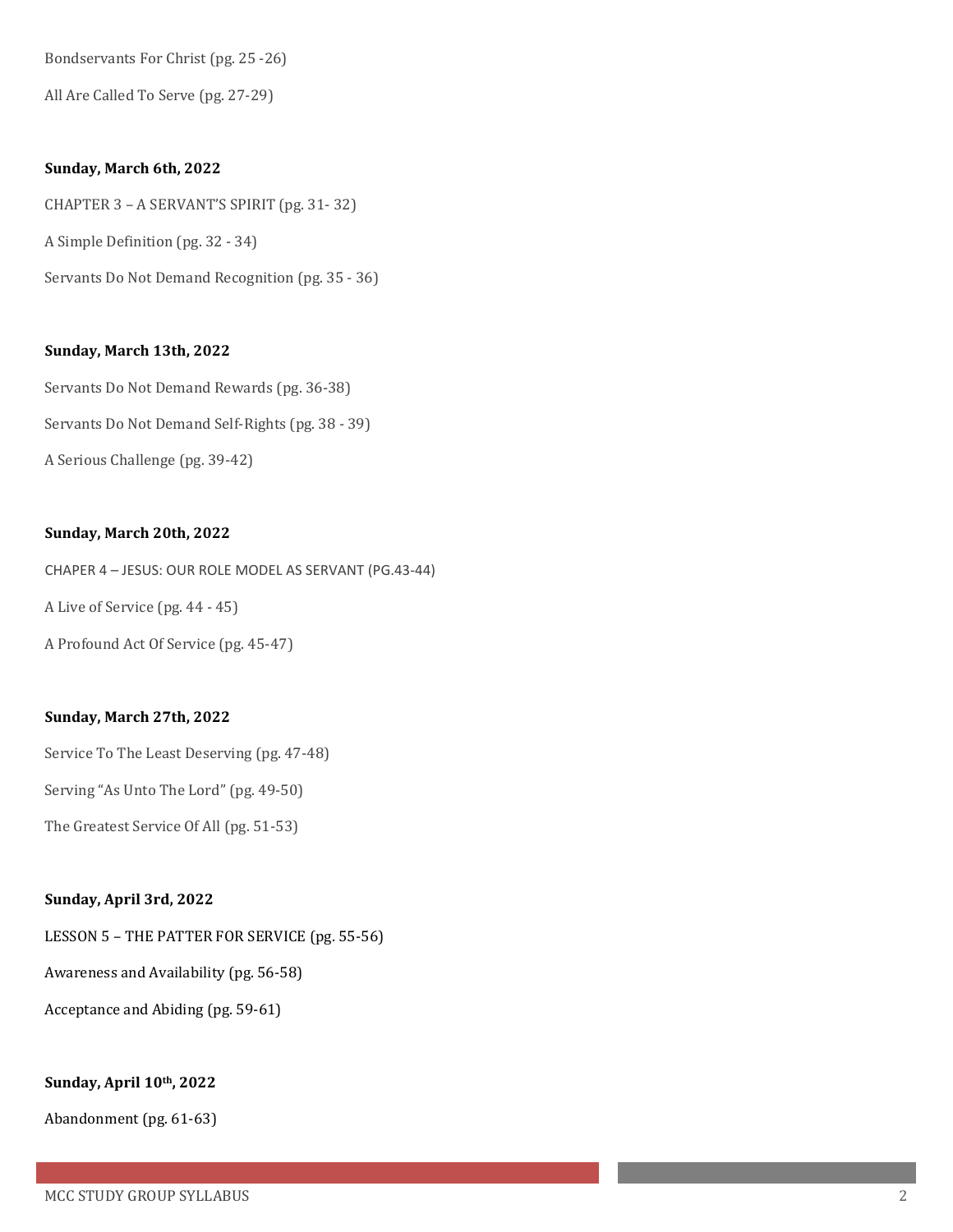Where Are You In Your Service? (pg.63-65)

#### **Sunday, April 17th, 2022**

LESSON 6 – QUALITIES OF AN EFFECTIVE SERVANT (Part 1) (pg.67-69) The Quality of Submissiveness (pg. 69 -71)

## **Sunday, April 24th**

The Quality of a Good Reputation (pg. 72-74) The Quality of Being Full of the Holy Spirit (pg. 74-78)

### **Sunday, May 1st**

LESSON 7 – QUALITIES OF AN EFFECTIVE SERVANT (PART 2) (pg. 79-80) The Quality of Wisdom (pg.81-82) The Quality of Vision (pg.83-84)

## **Sunday, May 8th**

The Quality of Humility (pg. 84-87)

The Result of Genuine Service (pg. 87-90)

## **Sunday, May 15th**

LESSON 8 – EQUIPPED FOR SERVICE (pg. 91-92)

Consequences of Refusing to Serve (pg. 92-94)

Created For Service (pg. 95-96)

### **Sunday, May 22nd**

Equipped With Spiritual Gifts (pg. 97-98)

The Purpose of Gifts (pg. 98-102)

**Sunday, May 29th ,** 5th Sunday – MCC Study Group Combined Group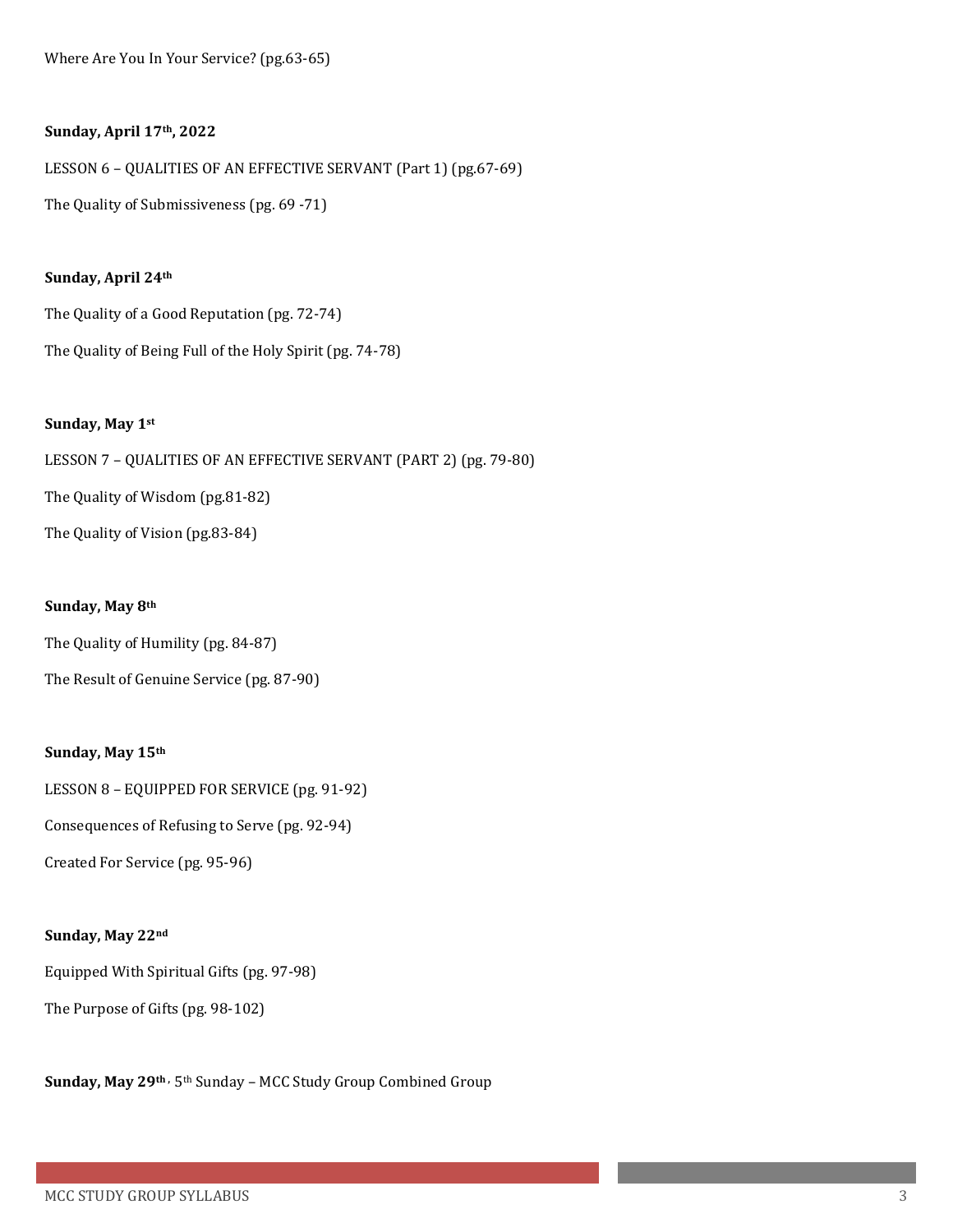#### **Sunday, June 5th**

LESSON 9 - FIVE PRINCIPLES OF SUCCESSFUL SERVICE (pg. 103-104)

Principle 1: Volunteerism (pg. 104-105)

Principle 2: Without Comparison (pg. 106-107)

#### **Sunday, June 12th**

Principle 3: No Exclusions (pg. 107 – 108)

- Principle 4: Commitment (pg. 108-109)
- Principle 5: The Outcome Belongs To God (pg. 109-112)

### **Sunday June 19th**

LESSON 10 – AVOIDING BURNOUT IN GOD'S SERVICE (pg. 113-114) Don't Go In Your Own Strength (pg.115-116) Confidence in Christ's Strength (pg.116-119)

#### **Sunday, June 26th**

Position, Perspective, and Promises (pg. 119-121)

Tapping In (pg. 121-124)

## **Sunday, July 3rd**

LESSON 11 – SERVING THROUGH SPIRITUAL GIFTS (pg. 125-126) All Christians Have A Spiritual Gift (pg. 126-128) Serve by Discovering Your Spiritual Gifts (pg.129-130)

#### **Sunday, July 10th**

Serve By Developing Your piritual Gifts (pg. 130-132) Serve By Exercising Your Gifts (pg. 133-136)

#### **Sunday, July 17th**

Lesson 12 – THE REWARDS OF SERVICE (pg.137- 138)